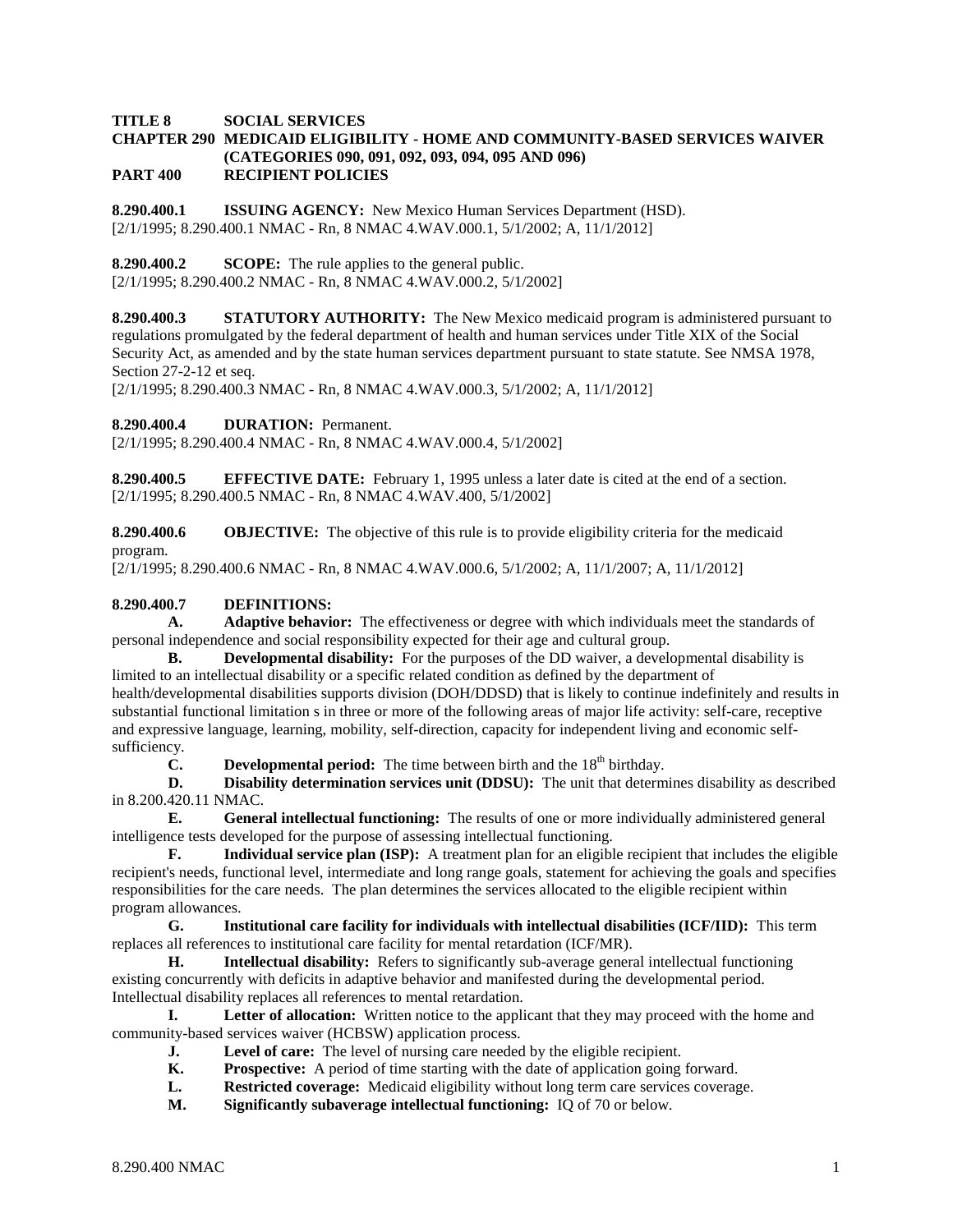**N. Unduplicated recipient positions (UDR):** Space available in a particular HCBSW program.<br> **O. Waiver:** Permission from the centers for medicaid and medicare services (CMS) to cover a

**Waiver:** Permission from the centers for medicaid and medicare services (CMS) to cover a particular population or service not ordinarily allowed.

[8.290.400.7 NMAC - N, 11/1/2007; A, 11/1/2012]

## **8.290.400.8 [RESERVED]**

**8.290.400.9 HOME AND COMMUNITY-BASED SERVICES WAIVER - Category 090, 091, 092**, **093, 094, 095, 096:** The human services department (HSD) is the single state agency designated to administer the medicaid program in New Mexico. The department of health (DOH) and the human services department are charged with developing and implementing home and community-based services waiver (HCBSW) to medicaid applicants/recipients who meet both financial and medical criteria for an institutional (nursing facility (NF) or intermediate care facility for individuals with intellectual disabilities (ICF/IID) level of care. Provision of these services under a waiver allows applicants/recipients to receive the care required at home at less cost than in an institution. The services to be furnished under the waiver must be cost-effective. This means the aggregate cost of care must be an amount less than the cost of maintaining individuals in institutions at the appropriate level of care. The types of services for which MAD eligible recipients are eligible vary based on the individual waiver. See medical assistance division program manual for the standards for individual waiver of covered services and program rules for all waiver services. The following sections contain the eligibility rules for all waiver services. [2/1/1995; 8.290.400.9 NMAC - Rn, 8 NMAC 4.WAV.400 & A, 5/1/2002; A/E, 12-1-06; A, 11/1/2007; A, 11/1/2012]

**8.290.400.10 BASIS FOR DEFINING THE GROUP:** Eligibility for applicants/recipients who apply for waiver services is determined as if he or she were actually institutionalized, although this requirement has been waived. Entry into some of the waiver programs may be based upon the number of unduplicated eligible recipient positions (UDRs) (i.e., slots). Some waiver categories require eligible recipients to be placed on a central registry. The individual waiver program manager is responsible for notifying ISD when an eligible recipient is allocated into a waiver program.

**A. Coordination of long term-services (CoLTS) waiver:** CoLTS waiver, formerly known as the disabled and elderly (D&E) waiver, identified as identified as categories 091 (elderly), 093 (blind) and 094 (disabled) was approved effective July 1983, subject to renewal. To qualify as disabled or blind for the purposes of this waiver, disability or blindness must have been determined to exist by the disability determination services unit (DDSU). To qualify as an elderly person for purposes of this waiver, the applicant/recipient must be 65 years of age or older. Applicants/recipients must also meet both the financial and non-financial eligibility requirements and meet the medical level of care for nursing facility services.

**B.** Developmental disabilities (DD) waiver: The developmental disabilities waiver identified as category 096 was approved effective July 1984, subject to renewal. Developmental disabilities waiver services are intended for eligible recipients who have developmental disabilities limited to intellectual disability (IID) or a specific related condition as determined by the DOH/DDSD. The developmental disability must reflect the person's need for a combination and sequence of special interdisciplinary or generic treatment or other supports and services that are lifelong or of extended duration and are individually planned and coordinated. The eligible recipient must also require the level of care provided in an intermediate care facility for individuals with developmental disabilities (ICF/IID), in accordance with 8.313.2 NMAC, and meet all other applicable financial and non-financial eligibility requirements.

**(1)** Intellectual disability: An individual is considered to have MR/ID if she/he has significantly sub-average general intellectual functioning existing concurrently with deficits in adaptive behavior and manifested during the developmental period.

**(2)** Specific related condition: An individual is considered to have a specific related condition if she/he has a severe chronic disability, other than mental illness, that meets all of the following conditions:

- **(a)** is attributable to:
	- **(i)** cerebral palsy or seizure disorder; or

**(ii)** is attributable to autistic disorder (as described in the fourth edition of the diagnostic and statistical manual of mental disorders); or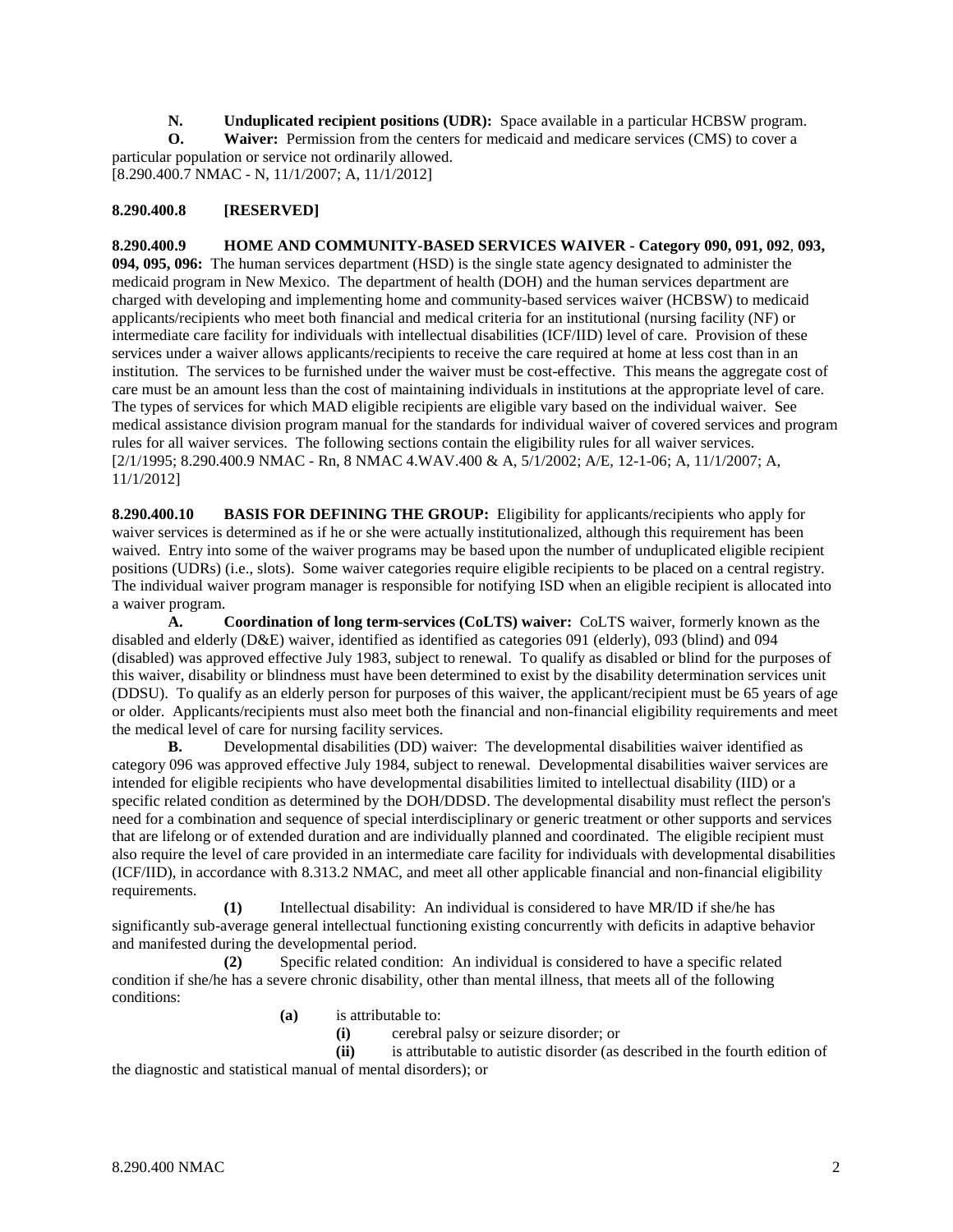**(iii)** is attributable to chromosomal disorders (e.g. down), syndrome disorders, inborn errors of metabolism, or developmental disorders of the brain formation limited to the list in Paragraph (3) below;

**(b)** results in impairment of general intellectual functioning or adaptive behavior similar to that of persons with intellectual disability and requires treatment or services similar to individuals with ID;

**(c)** is manifested before the person reaches age 22 years;

**(d)** is likely to continue indefinitely; and

**(e)** results in substantial functional limitations in three or more of the following areas of major life activity: self-care, receptive and expressive language, learning, mobility, self-direction, capacity for independent living and economic self-sufficiency.

**(3)** List of chromosomal disorders (e.g., down) syndrome disorders, inborn errors of metabolism or developmental disorders of the bring formation.

**(a) chromosomal disorders:** autosomes: 4p-, trisomy 4p, trisomy 8, 5p-, 9p-, trisomy 9p, trisomy 9p mosaic, partial trisomy 10q, 13q-, ring 13, trisomy 13 (Patau), 18p-, 18q-, trisomy 18 (Edwards), Ttisomy 20p, G (21,22) monosomy/deletion, trisomy 21 (down), translocation 21 (down), "cat-eve" syndrome; Prader-Willi syndrome (15);

**(i)** x-linked mental retardation: Allan syndrome; Atkin syndrome; Davis syndrome; Fitzsimmons syndrome; fragile x syndrome; fragile x phenotype (no fragile site); Gareis syndrome; glycerol kinase deficiency; Golabi syndrome; Homes syndrome; Juberg syndrome; Lujan syndrome; Renpenning syndrome; Schimke syndrome; Vasquez syndrome; nonspecific x-linked mental retardation;

**(ii)** other x chromosome disorders: xo syndrome (Turner); xyy syndrome; xxy syndrome (Klinefelter); xxyy syndrome; xxxy syndrome; xxxx syndrome; xxxxy syndrome; xxxxx syndrome (penta-x);

### **(b) syndrome disorders:**

**(i)** neurocutaneous disorders: ataxia-telangiectasia (Louis-Bar); basal cell nevus syndrome; dyskeratosis congenital; ectodermal dysplasia (hyperhidrotic type); ectromelia ichthyosis syndrome; focal dermal hypoplasia (Goltz); ichthyosis-hypogonadism syndrome, incontinentia pigmenti (Bloch-Sulzberger); Ito syndrome; Klippel-Trenauney syndrome; linear sebaceous nevus syndrome; multiple lentigines syndrome; neurofibromatosis (Type 1); poikiloderma (Rothmund-Thomsen); Pollitt syndrome; Sjogren-Larsen syndrome; Sturge-Weber syndrome; tuberous sclerosis; xeroderma pigmentosum;

**(ii) muscular disorders:** Becker muscular dystrophy; chondrodystrophic myotonia (Schwartz-Jampel); congenital muscular dystrophy; Duchenne muscular dystrophy; myotonic muscular dystrophy;

**(iii) ocular disorders:** Aniridia-Wilm's tumor syndrome; anophthalmia syndrome (x-linked); Leber amaurosis syndrome; Lowe syndrome; microphthalmia-corneal opacity-spasticity syndrome; Norrie syndrome; oculocerebral syndrome with hypopigmentation; retinal degeneration-trichomegaly syndrome; septo-optic dysplasia;

**(iv) craniofacial disorders:** acrocephaly-cleft lip-radial aplasia syndrome; acrocephalosyndactyly;type 1 (Apert); type 2 (Apert); type 3 (Saethre-Chotzen); type 6 (Pfeiffer); Carpenter syndrome with absent digits and cranial defects; Baller-Gerold syndrome; cephalopolysyndactyly (Greig) "cloverleaf-skull" syndrome; craniofacial dysostosis (Crouzon); craniotelencephalic dysplasia; multiple synostosis syndrome;

**(v) skeletal disorders:** acrodysostosis, CHILD syndrome; chondrodysplasia punctata (Conradi-Hunerman type); chondroectodermal dysplasia; Dyggve-Melchior-Clausen syndrome; frontometaphyseal dysplasia; hereditary osteodystrophy (Albright); hyperostosis (Lenz-Majewski); hypochondroplasia; Klippel-Feil syndrome; Nail-patella syndrome; osteopetrosis (Albers-Schonberg); pyknodysostosis; radial aplasia-thrombocytopenia syndrome; radial hypoplasia pancytopenia syndrome (Fanconi); Roberts-SC phocomelia syndrome;

**(c) inborn errors of metabolism:**

**(i) amino acid disorders:** phenylketonuria: phenylalanine hydroxylase (classical, Type 1); dihydropteridine reductase (type 4); dihydrobiopterin synthetase (type 5); histidinemia; gammaglutamylcysteine synthetase deficiency; hyperlysinemia; lysinuric protein intolerance; hyperprolinemia; hydroxyprolinemia; sulfite oxidase deficiency; iminoglycinuria; branched-chain amino acid disorders: hypervalinemia; hyperleucine-isoleucinemia; maple-syrup urine disease; isovaleric academia, glutaric academia (type 2); 3-hydroxy-3-methylglutaryl CoA lyase deficiency; 3-kethothiolase deficiency;,biotin-dependent disorders: holocarboxylase deficiency; biotinidase deficiency; propionic academia: type A; Type BC; methylmalonic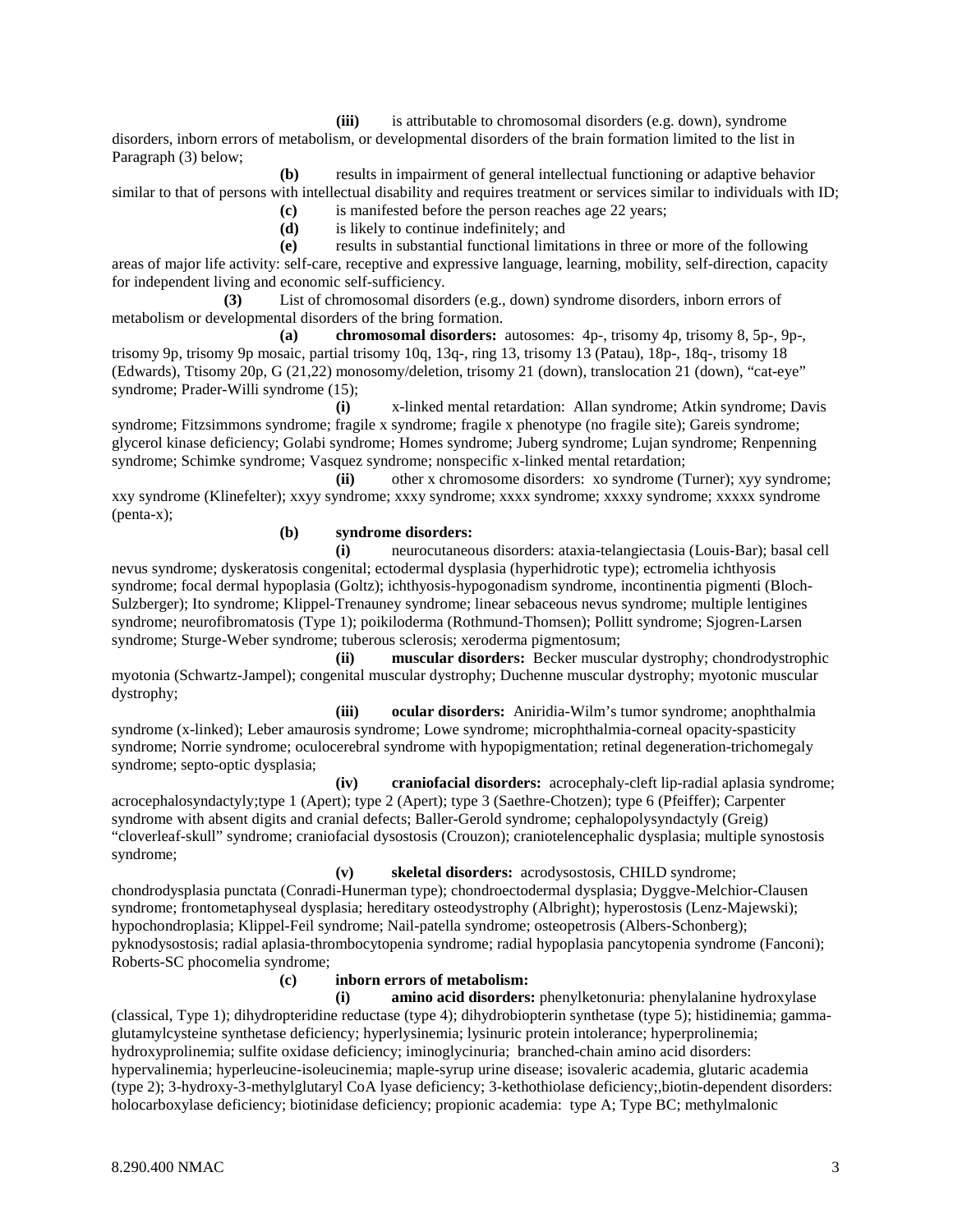academia: mutase type (mut+); cofactor affinity type (mut-); adenosylcobalamin synthetase type (cbl A); ATP: cobalamin adenosyltransferase type (cbl B), with homocystinuria, type 1 (cbl C), with homocystinuria, type 2 (cbl D); folate-dependent disorders: congenital defect of folate absorption; dihydrofolate reductase deficiency; methylene tetrahydrofolate reductase deficiency; homocystinuria; hypersarcosinemia; non-ketotic hyperglycinemia; hyper-betaalaninemia; carnosinase deficiency; homocarnosinase deficiency; Hartnup disease; methionine malabsorption (oasthouse urine disease);

**(ii) carbohydrate disorders:** glycogen storage disorders: type 1, with hypoglycemia (von Gierke); type 2 (Pompe); galactosemia; fructose-1, 6-diphosphatase deficiency; pyruvic acid disorders: pyruvate dehydrogenase complex (Leigh); pyruvate carboxylase deficiency; mannosidosis; fucosidosis; aspartylglucosaminuria;

**(iii) mucopolysaccharide disorders:** alpha-L-iduronidase deficiency: Hurler type; Scheie type, Hurler-Scheie type; iduronate sulfatase deficiency (Hunter type); Heparan N-sulfatase deficiency (Sanfilippo 3A type); N-acetyl-alpha-D-glucosaminidase deficiency (Sanfilippo 3B type); Acetyl CoA; glucosaminide N-acetyltransferase deficiency (Sanfilippo 3C type); N-acetyl-alpha D-glucosaminide 6-sulfatase deficiency (Sanfilippo 3D type); beta-glucuronidase deficiency (Sly type);

**(iv) mucolipid disorders:** alpha-neuraminidase deficiency (type1); Nacetylglucosaminyl phosphotransferase deficiency: I-cell disease (Type 2); Pseudo-Hurler syndrome (type 3); mucolipidosis type 4;

**(v) urea cycle disorders:** carbamyl phosphate synthetase deficiency; ornithine transcarbamylase deficiency; argininosuccinic acid synthetase deficiency (citrullinemia); argininosuccinic acid (ASA) lyase deficiency; arginase deficiency (argininemia);

**(vi) nucleic acid disorders:** Lesch-Nyhan syndrome (HGPRTase deficiency); orotic aciduria; xeroderma pigmentosum (group A); DeSanctis-Cacchione syndrome;

**(vii) copper metabolism disorders:** Wilson disease; Menkes disease;

**(viii) mitochondrial disorders:** Kearns-Sayre syndrome; MELAS

syndrome; MERRF syndrome; cytochrome c oxidase deficiency; other mitochondrial disorders;

**(ix) peroxisomal disorders:** Zellweger syndrome; adrenoleukodystrophy: neonatal (autosomal recessive); childhood (x-linked); infantile Refsum disease; hyperpipecolic academia; chondrodysplasia punctata (rhizomelic type);

- **(d) developmental disorders of brain formation:**
	- **(i)** neural tube closure defects: anencephaly; spina bifida; encephalocele;
	- **(ii)** brain formation defects: Dandy-Walker malformation;

holoprosencephaly; hydrocephalus: aqueductal stenosis; congenital x-linked type; Lissencephaly; pachygyria; polymicrogyria; schizencephaly;

**(iii)** cellular migration defects: abnormal layering of cortex; colpocephaly; heterotopias of gray matter; cortical microdysgenesis **(iv)** intraneuronal defects: dendritic spine abnormalities; microtubule

abnormalities;

**(v)** acquired brain defects: hydranencephaly; porencephaly; and

**(vi)** primary (idiopathic) microcephaly.

**C. Medically fragile (MF) waiver:** The medically fragile (MF) waiver identified as category 095 was established effective August, 1984 subject to renewal. Eligible recipients must meet the level of care required for admission to an intermediate care facility for individuals with intellectual disabilities (ICF-IID), meet all other applicable financial and non-financial eligibility requirements and must have:

**(1)** a developmental disability, developmental delay, or be at risk for developmental delay as determined by the DDSU, and

**(2)** a diagnosis a medically fragile condition prior to the age of 22, defined as a chronic physical condition, which results in a prolonged dependency on medical care for which daily skilled (nursing) intervention is medically necessary, and which is characterized by one or more of the following:

**(a)** a life threatening condition characterized by reasonably frequent periods of acute exacerbation, which require frequent medical supervision or physician consultation and which, in the absence of such supervision or consultation, would require hospitalization;

**(b)** frequent, time-consuming administration of specialized treatments, which are medically necessary;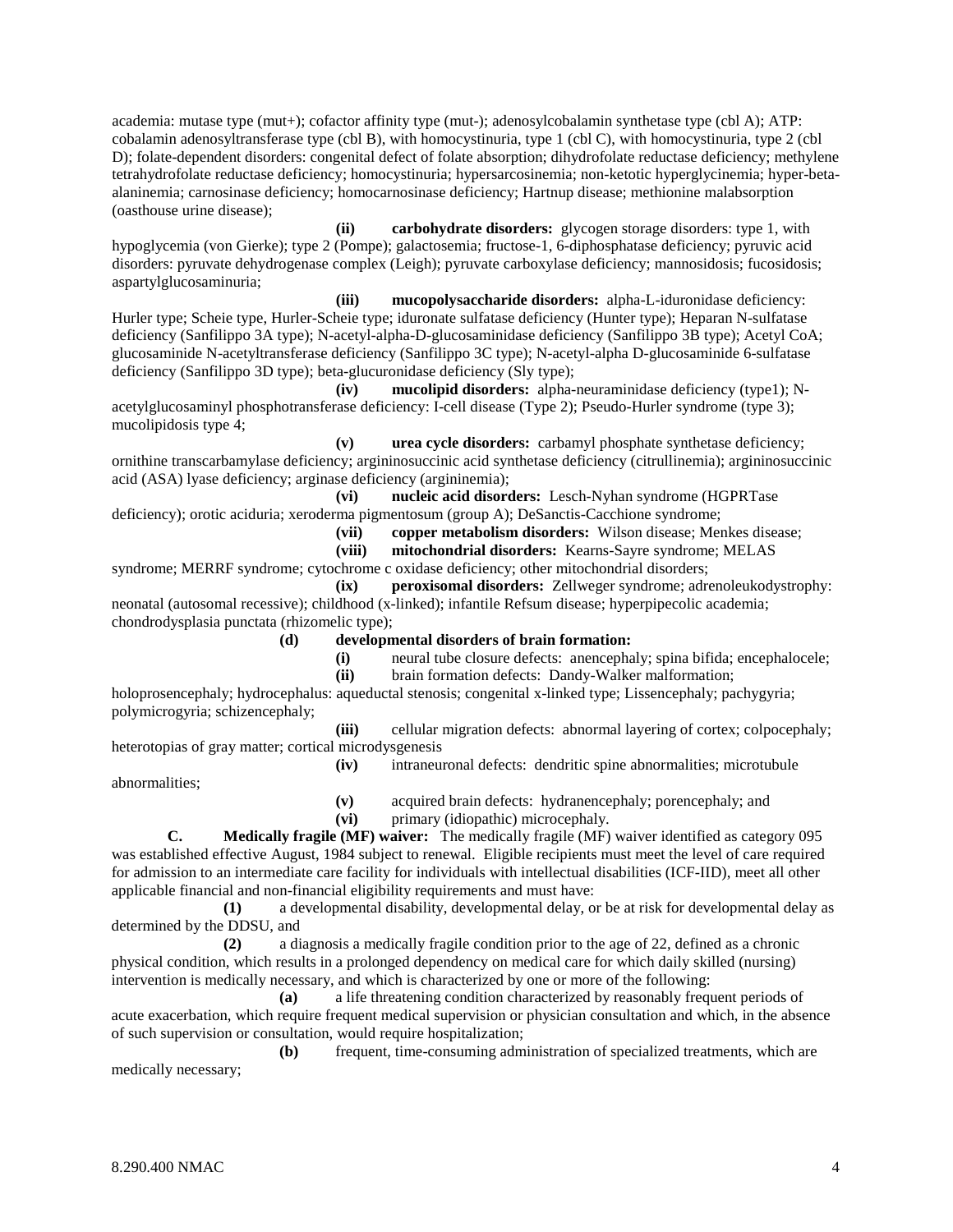**(c)** dependency on medical technology such that without the technology a reasonable level of health could not be maintained; examples include, but are not limited to, ventilators, dialysis machines, enteral or parenteral nutrition support and continuous oxygen; and

**(d)** periods of acute exacerbation of a life-threatening condition, the need for extraordinary supervision or observation, frequent or time-consuming administration of specialized treatments, dependency on mechanical (life) support devices, and developmental delay or disability.

**D. Acquired immunodeficiency syndrome (AIDS) and AIDS related condition (ARC) waiver:** The acquired immunodeficiency syndrome (AIDS) and AIDS related condition waiver designated as category 090, was established effective July 1987, subject to renewal. This waiver serves eligible recipients diagnosed with AIDS/ARC. Eligible recipients must require nursing facility level of care and meet all other applicable financial and non-financial eligibility requirements.

**E. Brain injury (BI):** Brain injury services are designated as category 092. To qualify for purposes of this waiver, the eligible recipient must be under 65 years of age at the time of approval, meet all other applicable financial and non-financial eligibility requirements, require nursing facility level of care and have a brain injury diagnosis, as defined by the state. Brain injury is defined as:

**(1)** an injury to the brain of traumatic or acquired origin including: open and closed head injuries caused by an insult to the brain from an outside physical force; anoxia, electrical shock, shaken baby syndrome, toxic and chemical substances, near-drowning, infections; tumors, or vascular lesions;

**(2)** resulting in either temporary or permanent, partial or total impairments in one or more areas including, but not limited to: cognition; language; memory; attention; reasoning; abstract thinking; judgment; problem solving; sensory perception and motor abilities; psychosocial behavior; physical functions; information processing; and speech resulting in total or partial functional disability or psychosocial impairment or both;

**(3)** the term "brain injury" does not apply to injuries that are congenital, degenerative, induced by birth trauma or neurological disorders related to the aging process, or chemically caused brain injuries that are a result of habitual substance abuse.

[2/1/1995; 3/15/96; 8.290.400.10 NMAC - Rn, 8 NMAC 4.WAV.402 & A, 5/1/2002; A/E, 12-1-06; A, 11/1/2007; A, 11/1/2012]

**8.290.400.11 GENERAL RECIPIENT REQUIREMENTS:** Eligibility for the waiver programs is always prospective. Applicants/recipients must meet, or expect to meet, all non-financial eligibility criteria in the month for which determination of eligibility is made. The application process begins once the letter of allocation, level of care, and the application for medical assistance is received by the income support division worker. After the individual service plan (ISP) has been in effect for 30 days or if it can be reasonably anticipated that services will be in effect for 30 days, the application is approved effective the first day of the month of the start date of the individualized service plan, unless income/resources deemed to a minor child from his parents results in the child's ineligibility for the initial month. The eligibility start date is based on the date of application or the start date of the ISP, whichever is later.

**A. Enumeration:** An applicant/recipient must furnish his social security number. Medicaid eligibility is denied or terminated for an applicant/recipient who fails to furnish social security number.

**B. Citizenship:** Refer to medical assistance Eligibility Manual Section 11 of 8.200.410 NMAC.<br> **C. Residence:** To be eligible for medicaid, an applicant/recipient must be physically present in N

**Residence:** To be eligible for medicaid, an applicant/recipient must be physically present in New Mexico on the date of application or final determination of eligibility and must have declared an intent to remain in the state. If the applicant/recipient does not have the present mental capacity to declare intent, the applicant's/recipient's representative may assume responsibility for the declaration of intent. If the applicant/recipient does not have the mental capacity to declare intent and there is no representative to assume this responsibility, the state where the applicant/recipient is living will be recognized as the state of residence. If waiver services are suspended because the recipient is temporarily absent from the state but is expected to return within 60 consecutive days at which time waiver services will resume, the medicaid case remains open. If waiver services are suspended for any other reason for 60 consecutive days, the medicaid case is closed after appropriate notice is provided to the recipient.

**D. Non-concurrent receipt of assistance:** Home and community-based services waiver (HCBSW) services furnish medicaid benefits to an applicant/recipient who qualifies both financially and medically for institutional care but who, with provision of waiver services, can receive the care he needs in the community at less cost to the medicaid program than the appropriate level of institutional care. Individuals receiving services under a HCBSW may not receive concurrent services under nursing facility (NF), ICF-MR, personal care or any other HCBSW.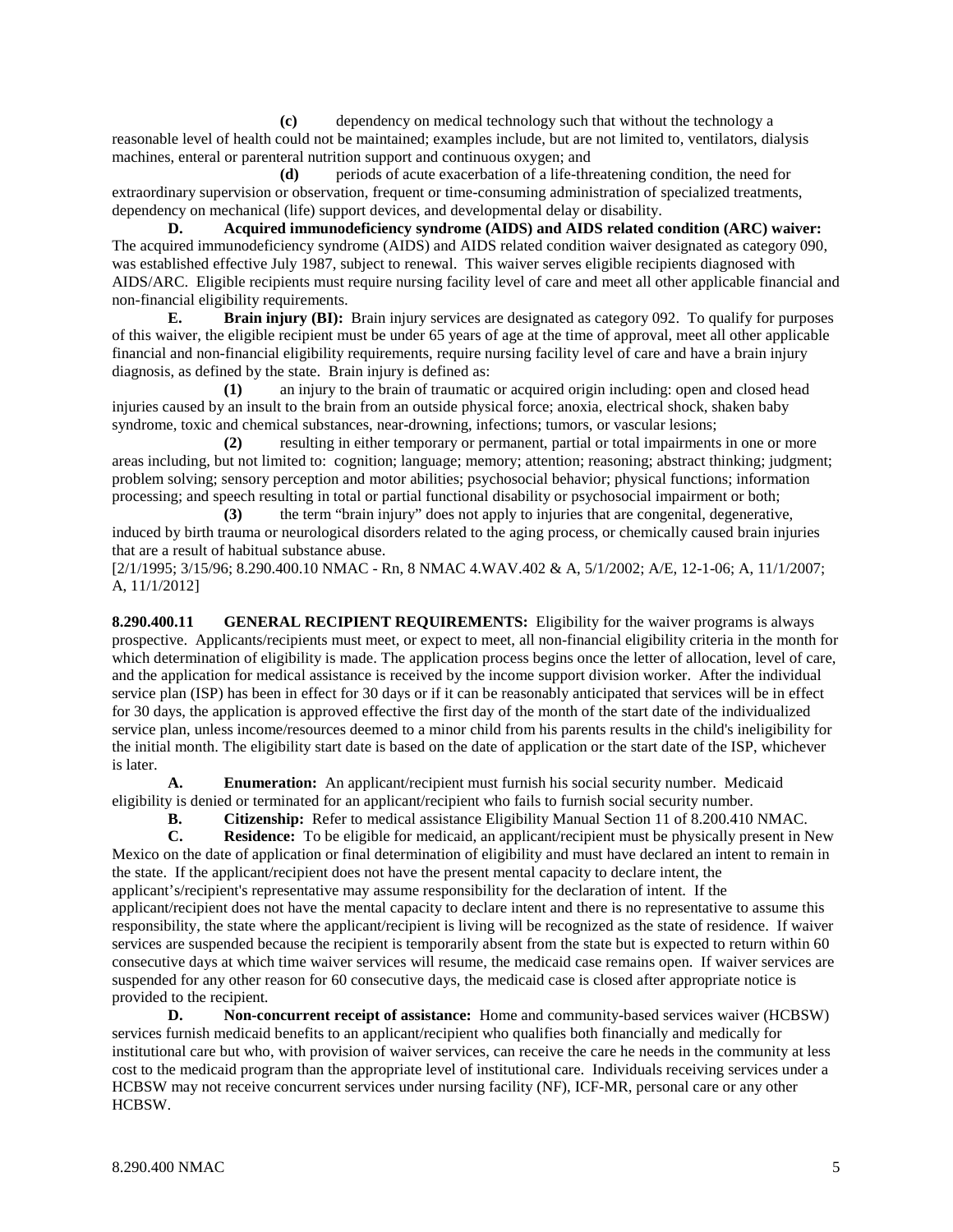**(1) SSI recipients:** Applicants receiving supplemental security income (SSI) benefits are categorically eligible for waiver services. No further verification of income, resources, citizenship, age, disability, or blindness is required. The applicant must, however, meet the level of care requirement. (An SSI recipient must meet the assignment of rights and TPL requirements and not be ineligible because of a trust.)

**(2) Married SSI couples:** All married SSI couples where neither member is institutionalized in a medicaid-certified facility are treated as separate individuals for purposes of determining eligibility and benefit amounts beginning the month after the month they began living apart. See Section 8012 of the Omnibus Budget Reconciliation Act of 1989. In the case of an initial application, or reinstatement following a period of ineligibility, when members of a married couple are not living together on the date of application or date of request for reinstatement, each member of the couple is considered separately as of the date of application or request, regardless of how recently the separation occurred.

**E. INTERVIEW REQUIREMENTS:** An interview is required at initial application for all home and community-based waiver medical assistance programs in accordance with all of the requirements set forth at 8.281.400.11 NMAC.

[2/1/1995, 4/30/98; 8.290.400.11 NMAC - Rn, 8 NMAC 4.WAV.410, 411, 412, 413, 414 & A, 5/1/2002; A, 11/1/2007; A, xx-xx-xx]

## **8.290.400.12 SPECIAL RECIPIENT REQUIREMENTS:**

**A. Age:** To be considered elderly, an applicant/recipient must be 65 years of age or older. See 8.281.400.16 NMAC, AGE, for information on verification of age.

**B. Blind:** To be considered blind, an applicant/recipient must have central visual acuity of 20/200 or less with corrective lenses or must be considered blind for practical purposes. The ISD worker is responsible for submitting medical reports to the DDC, if necessary. See 8.281.400.17 NMAC, BLIND, for information on documentation and verification of blindness.

**C. Disability:** To be considered disabled, an applicant/recipient must be unable to engage in any substantial gainful activity because of any medical determinable physical, developmental, or mental impairment, which has lasted, or is expected to last, for a continuous period of at least 12 months. The ISD worker is responsible for submitting medical reports to the DDC, if necessary. See 8.281.400.18 NMAC, DISABILITY, for information on documentation and verification of disability.

**D. Requires institutional care:** An institutional level of care must be recommended for the applicant/recipient by a physician, nurse practitioner or a doctor of osteopathy, licensed to practice in the state of New Mexico. Institutions are defined as acute care hospitals, nursing facilities (either high NF or low NF as defined by medicaid regulations) and intermediate care facilities for the mentally retarded (ICF-MRs). Level of care reviews are completed by the medical assistance division (MAD) utilization review contractor. [2/1/1995; 8.290.400.12. NMAC - Rn, 8 NMAC 4.WAV.420, 421, 422, 424, 429, 5/1/2002; A, 11/1/2007]

**8.290.400.13 RECIPIENT RIGHTS AND RESPONSIBILITIES:** An applicant/recipient is responsible for establishing his eligibility for medicaid. As part of this responsibility, the applicant/recipient must provide required information and documents or take the actions necessary to establish eligibility. Failure to do so must result in a decision that eligibility does not exist. An applicant/recipient must also grant the human services department (HSD) permission to contact other persons, agencies or sources of information, which are necessary to establish eligibility. See 8.200.430 NMAC, RECIPIENT RIGHTS AND RESPONSIBILITIES for specific information. [2/1/1995; 8.290.400.13 NMAC - Rn, 8 NMAC 4.WAV.430, 5/1/2002; A, 11/1/2007]

**8.290.400.14 REPORTING REQUIREMENTS:** A medicaid applicant/recipient, case manager, direct service provider or any other responsible party must report any changes in circumstances which may affect the applicant's/recipient's eligibility within 10 days of the date of the change to the county income support division (ISD) office. These changes include but are not limited to: changes in income, resources, living arrangements, or marital status. The ISD worker must evaluate the effect of the change and take any required action as soon as possible; however, the action must take effect no later than the end of the month following the month in which the change took place.

[2/1/1995; 8.290.400.14 NMAC - Rn, 8 NMAC 4.WAV.450 & A; 5/1/2002; A, 11/1/2007]

## **HISTORY OF 8.290.400 NMAC:**

**Pre-NMAC History:** The material in this part was derived from that previously filed with the Commission of Public Records-State Records Center and Archives: